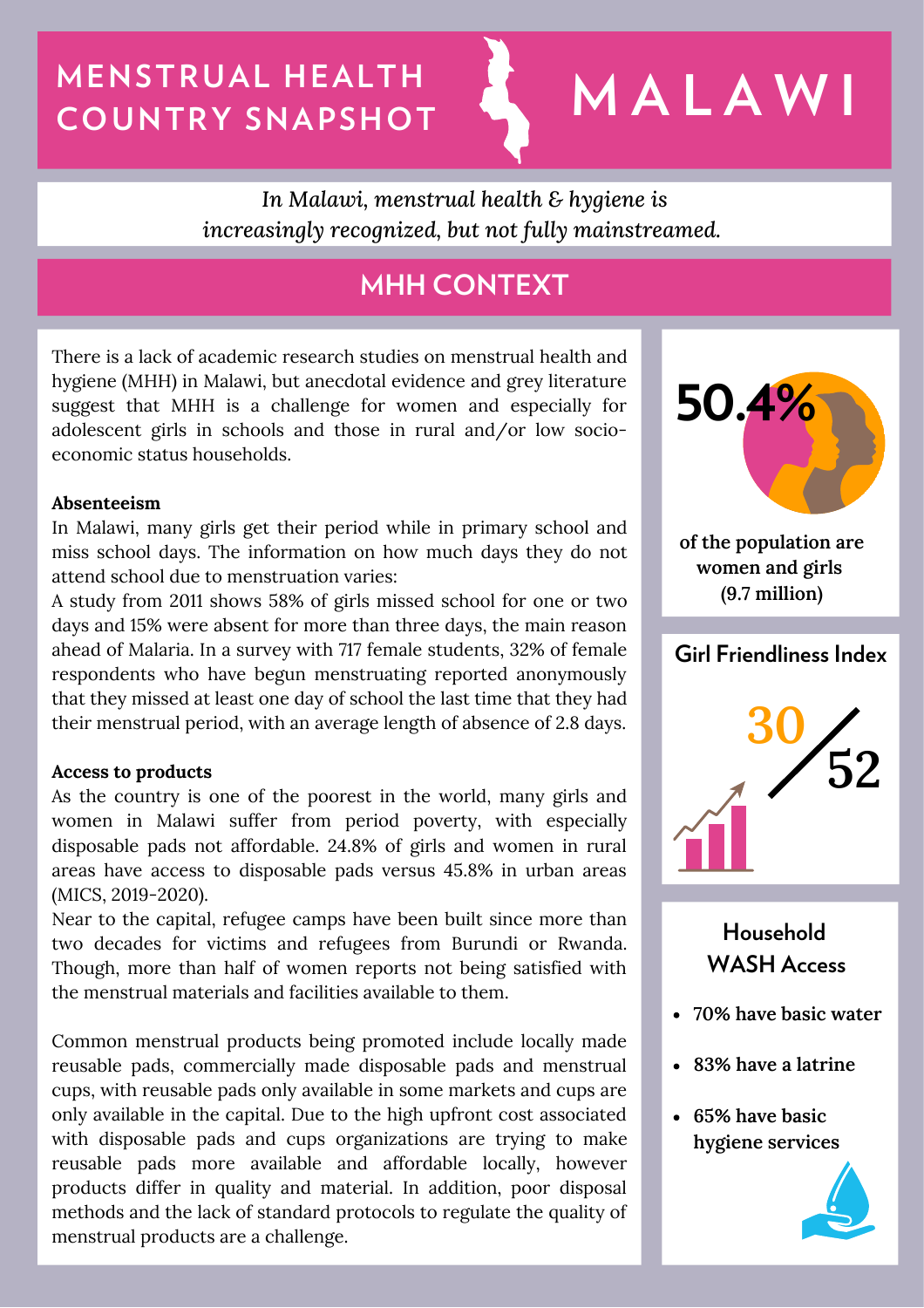# **MHH CONTEXT**

## **Access to education & information**

82% of girls in Malawi were unaware of menses before menarche and 30% were scared by menarche. In secondary schools there is a puberty education curriculum in the syllabus as part of health education as well as life-skills, but how far MHM is included depends on the teachers' comfort. Especially hygiene and girls' clubs in schools have proven a great way to include MHM messages, but how widely established that is, is unknown. Usually, Peers, mother and grandmothers are the main source of information.

## **First menarche**

The onset of menstruation was a bad experience (feeling scared, shocked, embarrassed, disgusted, upset) for 85 % of a survey with 197 girls.

#### **Myths & taboos**

Ignorance about menstrual issues is prevalent not only amongst schoolgirls but also in communities. Cultural beliefs and practices associated with girls during menstruation include denying girls talking to male figures like fathers, brothers and teachers; not cooking not putting salt in relish and not passing behind men's back. In a study, 97% of 421 responding boys and girls mentioned restrictions that girls in menses had to follow. Parents do not talk to their children about menstruation – it is seen as 'strictly secret'. There are initiation rites for the first menarche in rural areas, where girls were kept at home and locked in a room for one to seven days during their first periodbut it is officially illegal. Myths and taboos are diminishing with more and more MHH interventions.

**Menstrual Product Access**



# **24.8%**

**of girls in rural areas have access to disposable pads**

**45.8%**

**of girls in urban areas have access to disposable pads**

# **Access to Education & Information**





**of girls were unaware of menses prior to menarche.**

# **MHH POLICY LANDSCAPE**

Malawi has no standalone policy on MHH.

### **VAT on products**

In 2022, Malawi announced the removal of VAT and import duty on imported sanitary pads, but not for locally manufactured pads, and not on other MHM products, which stands at 16.5%.

**MHH policies VAT on Products** 3



# **0% since 2022**